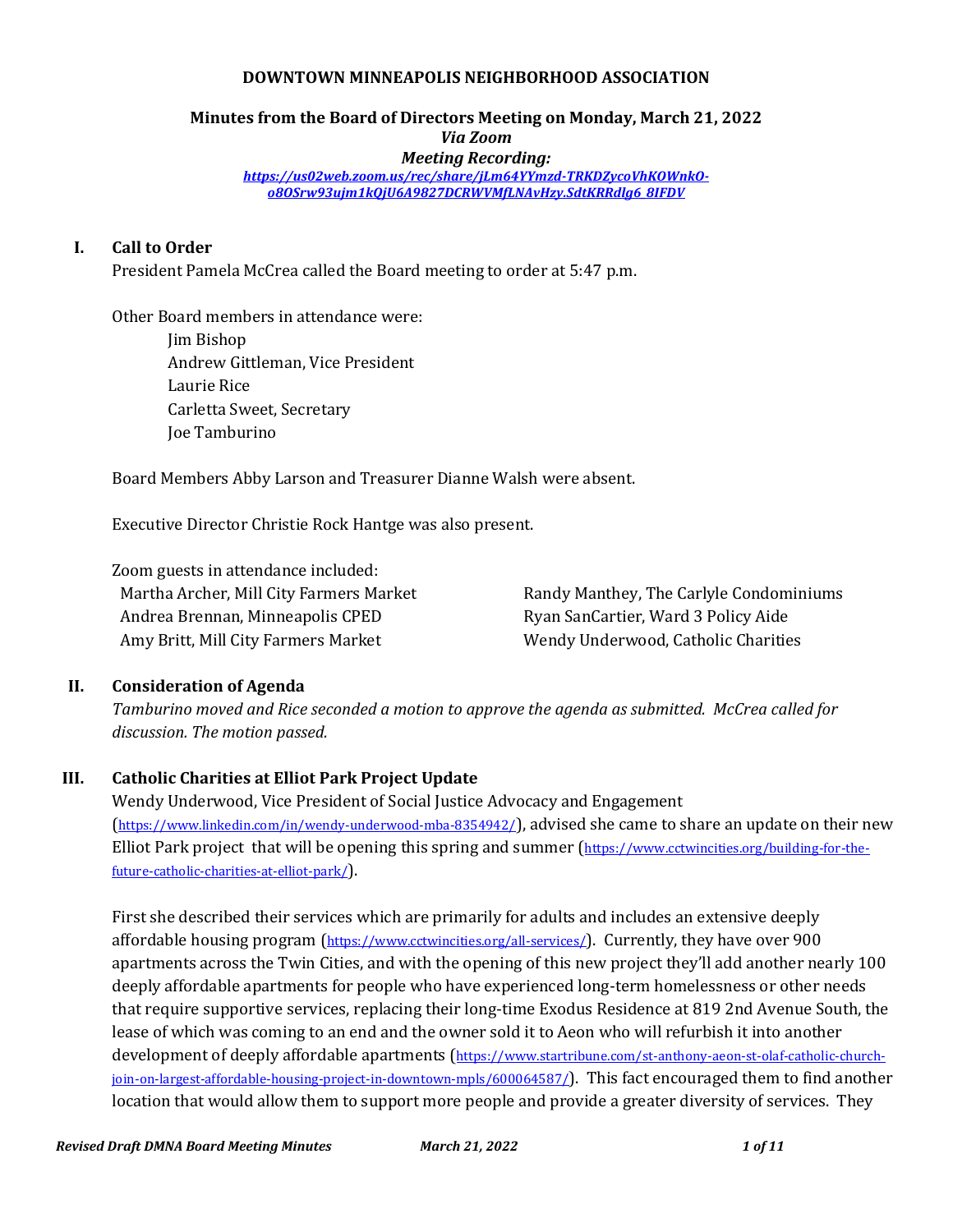were able to purchase an existing site, the former Augustana Care Center, by selling several properties in the Twin Cities including their long-time Administration Center at 1200 2nd Avenue South [the historic Architects and Engineers Building (https://en.wikipedia.org/wiki/Architects and Engineers Building)] across from the Minneapolis Convention Center.

Then she described their new campus, location for the services offered, and timelines for moving in:

- *The Frey Center*. Because shared services staff has been without a workplace for a couple of years, they'll be the first to begin moving into their new administrative headquarters in May at the building's main entrance at 1007 East 14th Street where for the first time they'll consolidate all shared staff and provide workspace for over 250 including the Executive Team.
- **The Richard M. Schulze Family Foundation Recuperative Care Center, which can be accessed through** a separate entrance east of the main entrance, will provide short-term respite individual rooms for 30 people experiencing homelessness who need additional time to recover after being released from a hospital.
- **EXPLED** *Hennepin County Healthcare for the Homeless Clinic***, a Federally Qualified Health Center (FQHC)** which can be accessed through a separate entrance to the west of the main entrance, will offer health care to primarily building residents and other community members in the neighborhood.
- *Endeavors (<https://www.house.leg.state.mn.us/comm/docs/YtFXt6E8VE6iGRsPGVo3iA.pdf>)*, which can be accessed through a separate private entrance for residents on 11th Avenue South, will provide permanent homes for more than 170 homeless single adults, veterans, and people with complex medical conditions and they'll move in the Tuesday after Memorial Day.

They are about to receive their Certificate of Occupancy and because of the type of housing they'll need to be at full occupancy by the end of October. There are several ways to be a part of Endeavors and Catholic Charities of Elliot Park community that they'll promote throughout the neighborhood. You may contact Mary Bachman, Director Volunteer Resources, at 612-204-8415 or [mary.bachman@cctwincities.org.](mailto:mary.bachman@cctwincities.org)

Thereafter, she responded to various questions about security (all sites and programs have 24/7 security presence, they also use cameras and work closely with the MPRB, MPD, EPNI, major local partners, and residents who sign a Good Neighbor agreement); how many on waiting list (there are hundreds and hundreds who are waiting and it's rising, so in EP they've made permanent supportive housing versus transitional housing in downtown where they can rent as long as needed); and method of referral (residents come through a coordinated entry via Hennepin County which takes a lot to qualify).

# **IV. Minneapolis Community Planning and Economic**

## **Development: Inclusive Economic Recovery Strategies**

Andrea Brennan, Director of CPED (<https://www.linkedin.com/in/andrea-brennan-85597417/>), was invited to give a broad high-level understanding of the work the City is doing to support inclusive economic recovery from both the impacts of the pandemic and the significant damage sustained in the aftermath of the murder of George Floyd and all the civil unrest.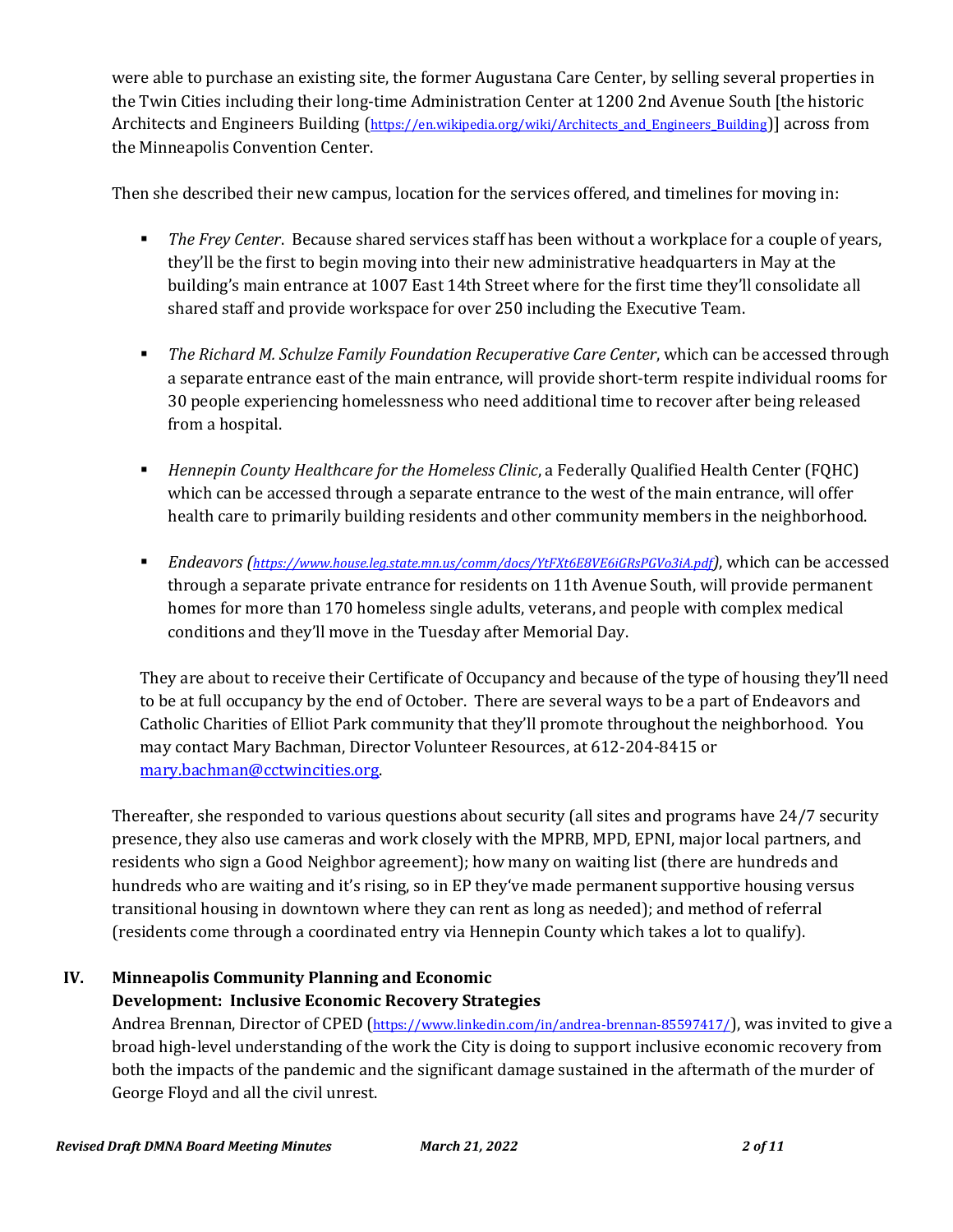#### *City Policy Framework*

All the work the City is doing in economic recovery is based upon mostly very recent City Council approved policies, e.g.: Minneapolis 2040 (<https://minneapolis2040.com/>); Strategic Racial Equity Action Plan (<https://www2.minneapolismn.gov/government/programs-initiatives/strategic-racial-equity-action-plan/>); Cultural Districts (<https://www.minneapolis.org/cultural-districts/districts/>); Resolution declaring racism a public health emergency ([https://www2.minneapolismn.gov/media/content-assets/www2-documents/departments/resolution-declaring-racism-a](https://www2.minneapolismn.gov/media/content-assets/www2-documents/departments/resolution-declaring-racism-a-public-health-emergency-in-the-City-of-Minneapolis.pdf)[public-health-emergency-in-the-City-of-Minneapolis.pdf](https://www2.minneapolismn.gov/media/content-assets/www2-documents/departments/resolution-declaring-racism-a-public-health-emergency-in-the-City-of-Minneapolis.pdf)); Northside and Southside Green Zones initiatives (<https://www2.minneapolismn.gov/government/departments/coordinator/sustainability/policies/green-zones-initiative/>); and recent adoption of a Community Preference Policy

(<https://lims.minneapolismn.gov/Download/RCA/15189/Community%20Preference%20Ownership%20Housing%20Policy.pdf>)

#### *Impact of Crises*

There were 55,507 COVID 19 cases as of December 3, 2021; and as of December 21, 2020 they dealt with over 100 homeless encampments, over 144,000 residents who were unemployed, over 1,700 businesses were ordered closed, and sustained conservatively over \$350 million in damages to private property.

#### *Collaboration in All Phases of Emergency*

As they talk about how they respond to emergencies, there is a "response and relief" cycle in which they've spent a lot of time in 2020 and most of 2021, and later in 2021 and now in 2022 they're truly moving toward the recovery cycle. The approach they've taken is to partner with community stakeholders.

During 2020 after the unrest, Mayor Frey's Office convened a group of stakeholders from community cultural corridors, the Community Now Coalition, many of whom were directly impacted by the unrest and pandemic, and this group made eight recommendations ([https://www2.minneapolismn.gov/government/programs](https://www2.minneapolismn.gov/government/programs-initiatives/minneapolis-forward/community-now-coalition/)[initiatives/minneapolis-forward/community-now-coalition/](https://www2.minneapolismn.gov/government/programs-initiatives/minneapolis-forward/community-now-coalition/)) to the City Council on how to approach the recovery work which were critical in informing the investments the City made in the 2022 budget and the first round of The American Rescue Plan Act of 2021 (https://en.wikipedia.org/wiki/American Rescue Plan Act of 2021).

### *Pandemic Response*

Right out of the gate the City wanted to respond to the economic impacts of the pandemic and created a couple of emergency programs right away. They knew there would be some kind of state and federal responses but until that happened, they wanted to provide some emergency housing, food assistance, and support to businesses. The groups predominantly served were Black African American and Latin Hispanic households where there were the greatest disparities that existed before the pandemic.

Working in partnership with Hennepin County and other partners, they have pulled together more resources than ever before to address these issues in decades and as a result they are currently operating the largest and safest emergency shelter system that has ever existed in Hennepin County. In this collaborative homelessness response, the City adopted a new Emergency Shelter Ordinance (<https://lims.minneapolismn.gov/File/2020-00939>) which allowed them to fund Avivo Village in the North Loop (<https://avivomn.org/avivovillage/>) and Homeward Bound (<https://www.aicdc-mn.org/programs>) that is culturally specific to serve the Native community. They also adopted the Single Room Occupancy Ordinance ([https://www2.minneapolismn.gov/business-services/planning-zoning/amendments/adopted-proposed/recently](https://www2.minneapolismn.gov/business-services/planning-zoning/amendments/adopted-proposed/recently-adopted/single-room-occupancy-housing/)[adopted/single-room-occupancy-housing/](https://www2.minneapolismn.gov/business-services/planning-zoning/amendments/adopted-proposed/recently-adopted/single-room-occupancy-housing/)) that allows for the new development of SROs.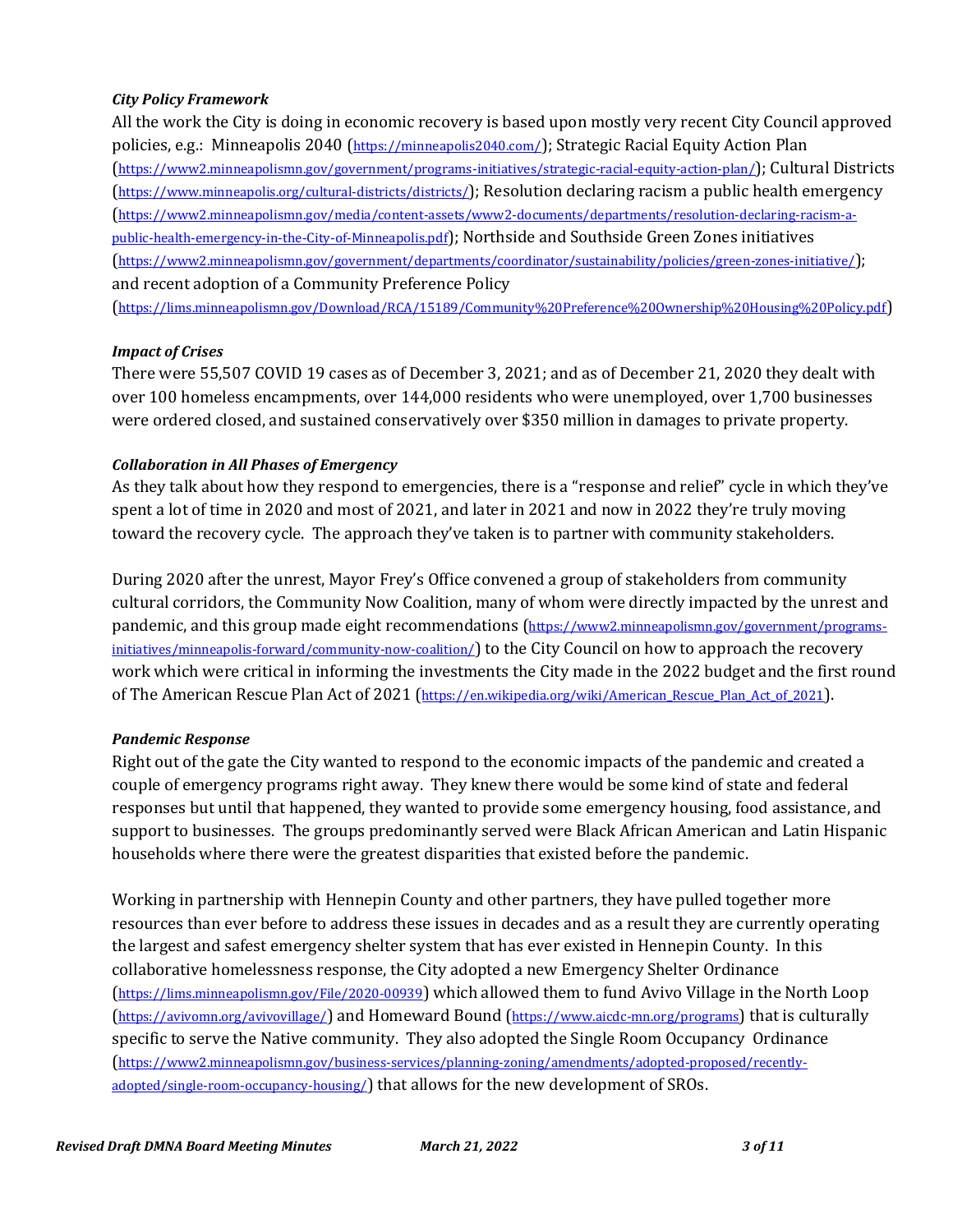Brennan then enumerated the plethora of emergency assistance programs to serve and support small businesses, e.g., provided \$1.5 million in forgivable loans; waived 1,509 licenses totaling more than \$1.59 million in savings; increased annual allocation for business district support to \$900,000; granted \$100,000 to the hospitality fund in partnership with the Minneapolis Regional Labor Federation; and granted \$25,000 to Springboard for the Arts for tailored technical assistance for artists.

### *Civil Unrest Response*

Then she enumerated the plethora of actions taken to reduce barriers to rebuilding and assist businesses access resources, e.g., waived over \$170,000 in license, permit and utility fees; reassessed damaged property resulting in over \$42 million in reduced property values and \$1.6 million in reduced taxes; applied directly to the Metropolitan Council for \$1.2 million in LCDA grants ([https://metrocouncil.org/Communities/Services/Livable-Communities-Grants/LCA-Programs/Livable-Communities-](https://metrocouncil.org/Communities/Services/Livable-Communities-Grants/LCA-Programs/Livable-Communities-Demonstration-Account-(LCDA).aspx)[Demonstration-Account-\(LCDA\).aspx](https://metrocouncil.org/Communities/Services/Livable-Communities-Grants/LCA-Programs/Livable-Communities-Demonstration-Account-(LCDA).aspx)); worked to ensure the SBA recognized Minneapolis as a disaster area which opened up new business funding ([https://www2.minneapolismn.gov/government/programs-initiatives/minneapolis](https://www2.minneapolismn.gov/government/programs-initiatives/minneapolis-forward/operating-safely/information-for-business-owners/)[forward/operating-safely/information-for-business-owners/](https://www2.minneapolismn.gov/government/programs-initiatives/minneapolis-forward/operating-safely/information-for-business-owners/)); spent \$950,000 for debris removal at 7 properties; waived demolition and land use application fees and expedited approvals for rebuilding.

The City received \$270 million in American Rescue Plan Act funds but decided not to use them all for revenue replacement and decided instead to use it as follows: \$31 million for housing and homelessness; and \$38 million for economic rebuilding. Of the \$69 million for these two categories, it went into about 35 programs some of which she highlighted:

### ▪ *Housing and Homelessness*

- **i.** \$4 million to Minneapolis Homes ([https://www2.minneapolismn.gov/government/programs](https://www2.minneapolismn.gov/government/programs-initiatives/housing-development-assistance/home-ownership/minneapolis-homes/)[initiatives/housing-development-assistance/home-ownership/minneapolis-homes/](https://www2.minneapolismn.gov/government/programs-initiatives/housing-development-assistance/home-ownership/minneapolis-homes/)).
- **ii.** \$3 million to Minneapolis Guaranteed Basic Income for a 2-year pilot (<https://www.minneapolismn.gov/government/programs-initiatives/basic-income/>).
- **iii.** Ongoing affordable rental and ownership housing production, preservation, and stability.
- *Economic Rebuilding*
	- **i.** \$500,000 to Build Wealth Minnesota Equity Pool (<http://www.buildwealthmn.org/> and <https://www.facebook.com/buildwealthmn/>).
	- ii. Commercial Property Development Fund ([https://www2.minneapolismn.gov/government/programs](https://www2.minneapolismn.gov/government/programs-initiatives/commercial-property/)[initiatives/commercial-property/](https://www2.minneapolismn.gov/government/programs-initiatives/commercial-property/)).
	- **iii.** Cap on commission fees charged to restaurants by food delivery companies ([https://www.convenience.org/Media/Daily/2021/Dec/14/4-Minneapolis-Caps-Food-Delivery-](https://www.convenience.org/Media/Daily/2021/Dec/14/4-Minneapolis-Caps-Food-Delivery-Fees_Foodservice)[Fees\\_Foodservice](https://www.convenience.org/Media/Daily/2021/Dec/14/4-Minneapolis-Caps-Food-Delivery-Fees_Foodservice)).
	- **iv.** Ongoing employment and training ([https://www2.minneapolismn.gov/resident-services/workforce](https://www2.minneapolismn.gov/resident-services/workforce-development/minneapolis-employment-training/)[development/minneapolis-employment-training/](https://www2.minneapolismn.gov/resident-services/workforce-development/minneapolis-employment-training/)) is more critical than ever before to ensuring workers are able to reenter the workplace, and that youth and adults have access to career pathways that lead to livable wage employment.
	- **v.** Ongoing public art ([https://www2.minneapolismn.gov/business-services/planning-zoning/city](https://www2.minneapolismn.gov/business-services/planning-zoning/city-plans/public-art-long-range-planning/)[plans/public-art-long-range-planning/](https://www2.minneapolismn.gov/business-services/planning-zoning/city-plans/public-art-long-range-planning/) an[d https://www.facebook.com/MplsArtsCulture](https://www.facebook.com/MplsArtsCulture)). The big reveal in December 2021 was the opening of the new Public Service Center featuring 17 new commissions (<https://www.minneapolismn.gov/contact-us/building-locations/public-service-building/> and [https://www.startribune.com/new-public-service-building-in-minneapolis-consolidates-city-](https://www.startribune.com/new-public-service-building-in-minneapolis-consolidates-city-offices/600043693/)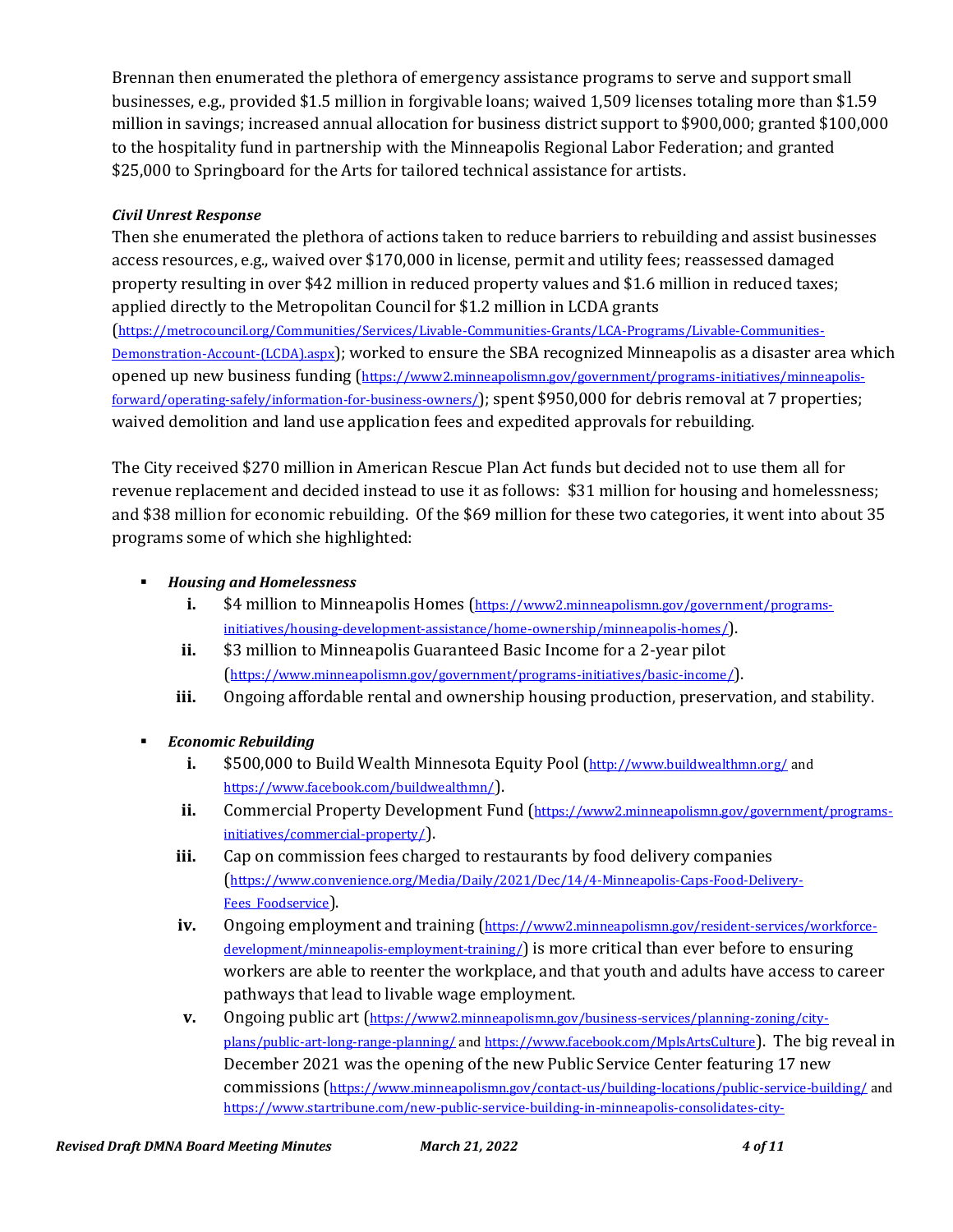[offices/600043693/](https://www.startribune.com/new-public-service-building-in-minneapolis-consolidates-city-offices/600043693/)) and the restored Great Seal of Minneapolis (<https://www.minneapolismn.gov/government/departments/clerk/city-seal/>).

Brennan advised there's a lot more that they're doing in recovery work, and despite what she's heard about declining property values and destruction estimated at \$315 million, they have now issued building permits with a valuation of \$175 million for the properties that were damaged. Recovery is happening, assessed values in 2022 continue to be higher than they were in 2021 and 2020, the tax base and market values continue to increase and they're seeing investment in recovery areas.

Thereafter, she responded to a few questions from the Board.

*Tamburino*: Did they have any work with Hilliard Heintze (<https://www.jensenhughes.com/>), a security risk management firm the City contracted to conduct a review of the City's response to the riots (<https://lims.minneapolismn.gov/Download/RCAV2/26623/2020-Civil-Unrest-After-Action-Review-Report.pdf>)? *They all have a greater awareness of how economic development, housing stability, workforce, investments, and public safety are all inextricably linked, but in her capacity she's not responsible for public safety and can't speak to the after-action report*. Do they have any action plans to protect all the tens of millions of investments in the event of future riots? *As part of his transition to a second term, Mayor Frey established three working groups – Government Structure, Economic Recovery, and Community Safety – and they're still working on their recommendations*.

*McCrea*: Is there money in economic development to help businesses relocate along Washington Avenue (e.g., the Periscope spaces at 915, 921 and 1001; Faribault Woolen Mill, Northern Coffeeworks and other retailers who occupied 1023-1029) and 2nd Street (e.g., in the Izzy's building space at 1100)? *There are investments and projects being proposed and they're starting to hear from developers who are interested in acquiring existing vacant commercial properties for office space that is more desirable for today's office workers as well as retrofitting into residential. There is a fair number of developers who are exploring opportunities to make this kind of investment in downtown*.

### **V. Mill City Farmers Market**

Martha Archer, Executive Director, who was joined by Amy Britt, the new Development Manager (<https://millcityfarmersmarket.org/our-team/>), first explained what they've been experiencing these last few years which have been the most challenging in their history. They continue to experience the effects of climate change and last summer they had the worst drought in 30 years. They continue to recognize and appreciate the importance of local food, their role in supporting that in our neighborhood, and supporting farmers' and makers' livelihood. She thanked the DMNA for its continued support which enables them to lean into their mission even more than before with innovation and creativity while providing a safe marketplace downtown, indoors in the winter and outdoors in the summer.

Archer then gave a "by the numbers" overview of the activities and programs that occurred in 2021, and described what activities and programs are planned for 2022, some of which are seeking sponsorship. There are a few remaining winter markets, and they open for summer on Saturday, May 7, 2022.

Hantge advised she and Archer will be getting back to the Board with a couple of potential dates to have a community booth to spread the word about DMNA and distribute branding products.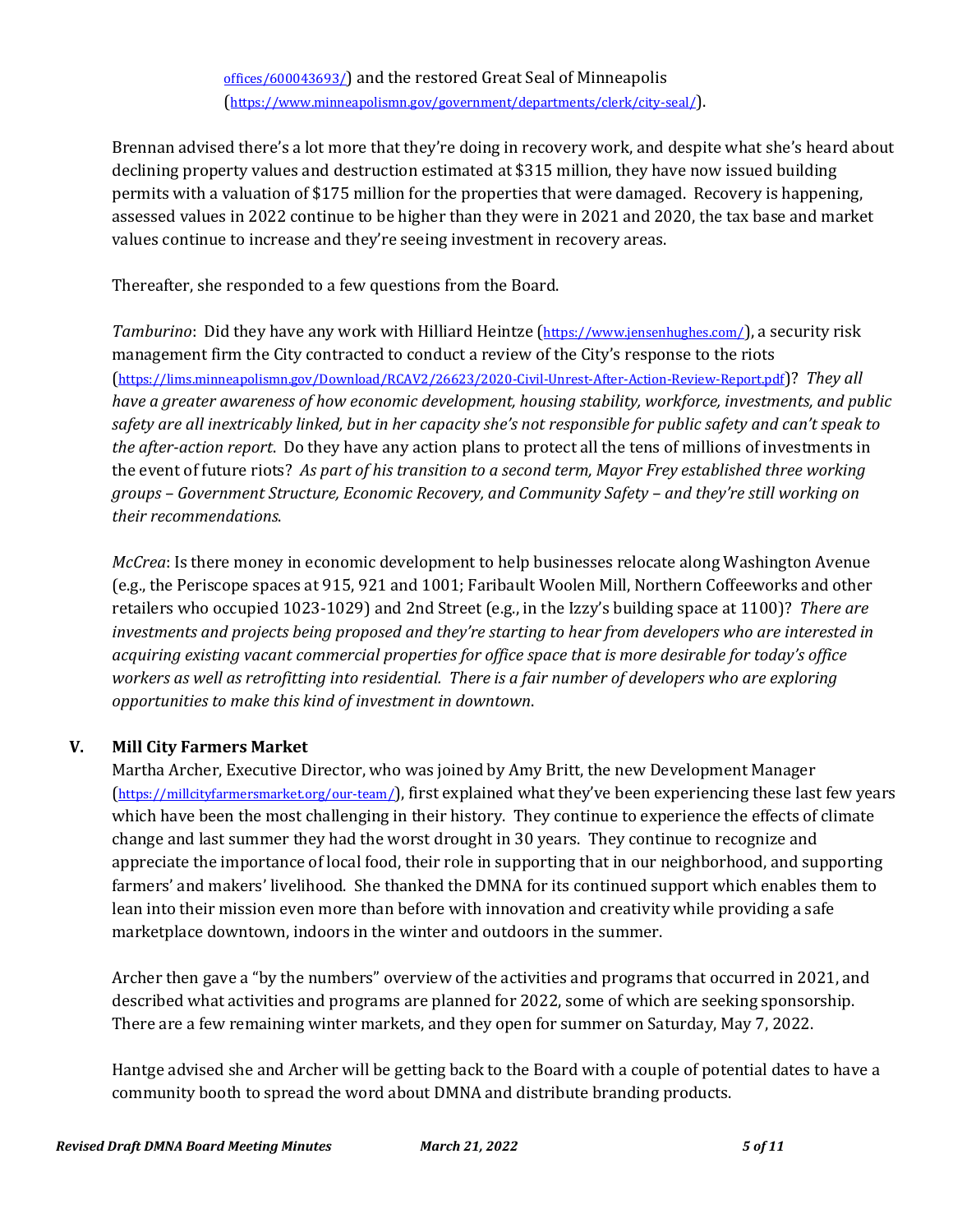### **VI. Consent Agenda**

*Rice moved and Tamburino seconded a motion to approve the consent agenda which included the February 28th Board meeting minutes; F2022 Budget vs. Actual for the period ending February 28, 2022; and the Executive Director's report for February (Invoice #086). McCrea called for discussion. The motion passed.*

### **VII. Land Use Committee Report**

In the absence of both the DMNA LUC Chair Kevin Frazell and Vice Chair L. B. Guthrie, DMNA Board Liaison Laurie Rice reported on the following projects presented at the March 1st meeting:

**A. Off the Rails On-Sale Liquor License Application.** Mike Mulrooney, owner of Pog Mahone's at 903 Washington Avenue South, is seeking a liquor license application for a new bar and restaurant he's locating in the former Bus Stop Burgers and Brewhouse space at 620 South 4th Street in Downtown East. They are in the early stages of opening this restaurant and are currently working on menu items that will offer an array of exciting options. They also plan to make some minor cosmetic changes to the space to create a new identity and atmosphere. He reviewed the proposed hours of operation and noted that they are still going through the Minneapolis Police Department review process.

The LUC recommended providing a Letter of Support for this liquor license application ([https://www.thedmna.org/wp-content/uploads/2022/03/DMNA-Letter-of-Support-liquor-license-application-for-Off-the-](https://www.thedmna.org/wp-content/uploads/2022/03/DMNA-Letter-of-Support-liquor-license-application-for-Off-the-Rails-1.pdf)[Rails-1.pdf](https://www.thedmna.org/wp-content/uploads/2022/03/DMNA-Letter-of-Support-liquor-license-application-for-Off-the-Rails-1.pdf)).

**B. 806 Hennepin and 930 Hennepin Billboard Conversion Application.** Mark Stevens, Real Estate Manager at OUTFRONT Media (<https://www.linkedin.com/in/stevensmarka>), is seeking to convert two static billboards located at 806 and 930 Hennepin Avenue into dynamic digital. Displaying photos of each, he stated the 806 Hennepin billboard is in the back parking lot of the Hampton Inn & Suites Minneapolis, and the 930 Hennepin billboard is located on top of a building. The signage is within the Downtown Opportunity Business District and the Downtown Entertainment Area and digital billboards are an allowable use at these locations, but they require a nonconforming use application.

The new dynamic billboards will operate within the limitations established by the Zoning Code related to luminosity and frequency of message changes, and the conversion will not create any adverse off-site impacts such as traffic, noise or parking congestion. The conversions will ultimately replace the existing static billboards with new and modern digital billboards that fit the developing character of the neighborhood.

The LUC recommended providing a LOS for the conversion of the two billboards at 806 and 930 Hennepin Avenue South, and asked Stevens to come back at a future date to provide an explanation on how the billboard credits program works and what billboards were eliminated to allow the conversion of the two existing static billboards into dynamic digital ([https://www.thedmna.org/wp](https://www.thedmna.org/wp-content/uploads/2022/03/DMNA-Board-letter-of-support-OUTFRONT-MEDIA-conversion-of-billboards-on-Hennepin-Avenue-1.pdf)[content/uploads/2022/03/DMNA-Board-letter-of-support-OUTFRONT-MEDIA-conversion-of-billboards-on-Hennepin-](https://www.thedmna.org/wp-content/uploads/2022/03/DMNA-Board-letter-of-support-OUTFRONT-MEDIA-conversion-of-billboards-on-Hennepin-Avenue-1.pdf)[Avenue-1.pdf](https://www.thedmna.org/wp-content/uploads/2022/03/DMNA-Board-letter-of-support-OUTFRONT-MEDIA-conversion-of-billboards-on-Hennepin-Avenue-1.pdf)).

**C. 25 Washington Avenue Mixed-Use Project Update.** Neil Reardon, Partner at ESG Architects and Engineers (<https://www.esgarch.com/neil/>), reminded the Board this project is located on the former Dolphin Staffing Building site (<https://finance-commerce.com/2021/03/north-loop-tower-seeks-ok/>) and it has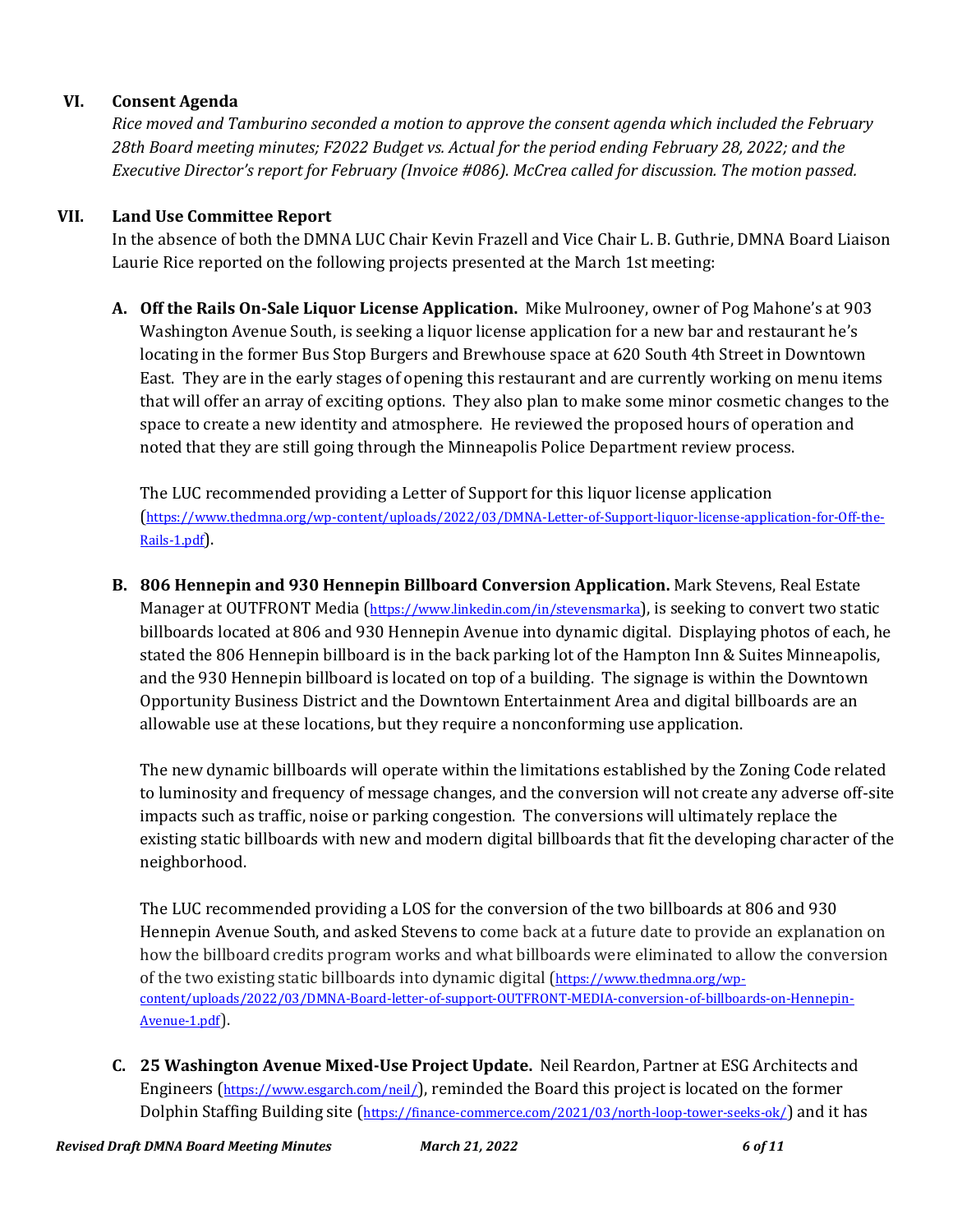been before the LUC under the names of 17 Washington and 21 Washington; they have now settled on 25 Washington. There have been no changes to the project since it received its Land Use approvals in March 2021 and it has been in a dormant phase except for coordination with the completion of the 270 Hennepin project, so they're here for informational purposes only.

What prompted this visit is they submitted an interim parking application to the Business, Inspections, Housing & Zoning (BIHZ) Committee for the existing 19-stall surface parking to remain after demolition, which is going on now, until the planned construction of the new building begins in spring of 2023. Although there's an allowance for a 5-year temporary application, they're only seeking just over a year because there's no high demand for parking, specifically in this location. There will be a slight reconfiguration of stalls and a temporary seeded sod area. This was approved by BIHZ on February 15, 2022 (<https://lims.minneapolismn.gov/MarkedAgenda/BIHZ/3036>).

## During Q&A, Reardon advised it will be used by the Lerner Publications Building

(<https://www.emporis.com/buildings/302936/lerner-publications-building-minneapolis-mn-usa>) and McKesson Building (<https://ackerberg.com/properties/details/mckesson-building/>) which are on the block and the primary users at present, not 270 Hennepin (<https://270hennepin.com/>) but they do use some of the others stalls that are connected through the paved drive area. It works well on the enforcement side because when someone parks after hours it's easy to ticket and tow them and the ownership, CA Ventures and Harlem Irving, has that process in place, and they lease to the owners of Lerner and McKesson. This temporary parking is to fulfill the existing obligations to the office users, not to generate revenue.

Reardon will take to the owners Randy Manthey's suggestions to animate and activate the grass area – e.g., use it as a pre-advertising opportunity to call attention to the future building, play with lighting à la Grain Belt sign to treat it as a gateway to the North Loop – that will generate a positive community gesture, then he'll bring back their feedback. He'll also bring back information on the parking signage, and top of building lighting specific

**D. 2022 Scooter Share Program Update.** Randy Manthey explained Ward 3 CM Rainville and District 4 Park Commissioner Shaffer stated they're working on three things to: (1) limit the number of scooters in the downtown riverfront; (2) establish a curfew when using them in the downtown riverfront consistent with pre-existing curfews and once reached to shut them off; and (3) limit the speed in the riverfront to a maximum of 10 mph. If they can get those 3 things in addition to enforcing the rules of both the city and state, we'll have a much safer and appropriate scooter program in 2022.

Hantge received and shared a copy of the RFP for scooter operators and stated we're waiting to hear back on who the City selects for this season, and they also hope to obtain a copy of the license agreements. Scooter operations will start in mid to late April depending on the weather.

*Gittleman moved and Bishop seconded to approve the two above-mentioned Letters of Support from the March 1st Land Use Committee meeting. McCrea called for discussion. The motion passed*.

The next Land Use Committee meeting is scheduled for Tuesday, April 12th at 6 p.m. via Zoom.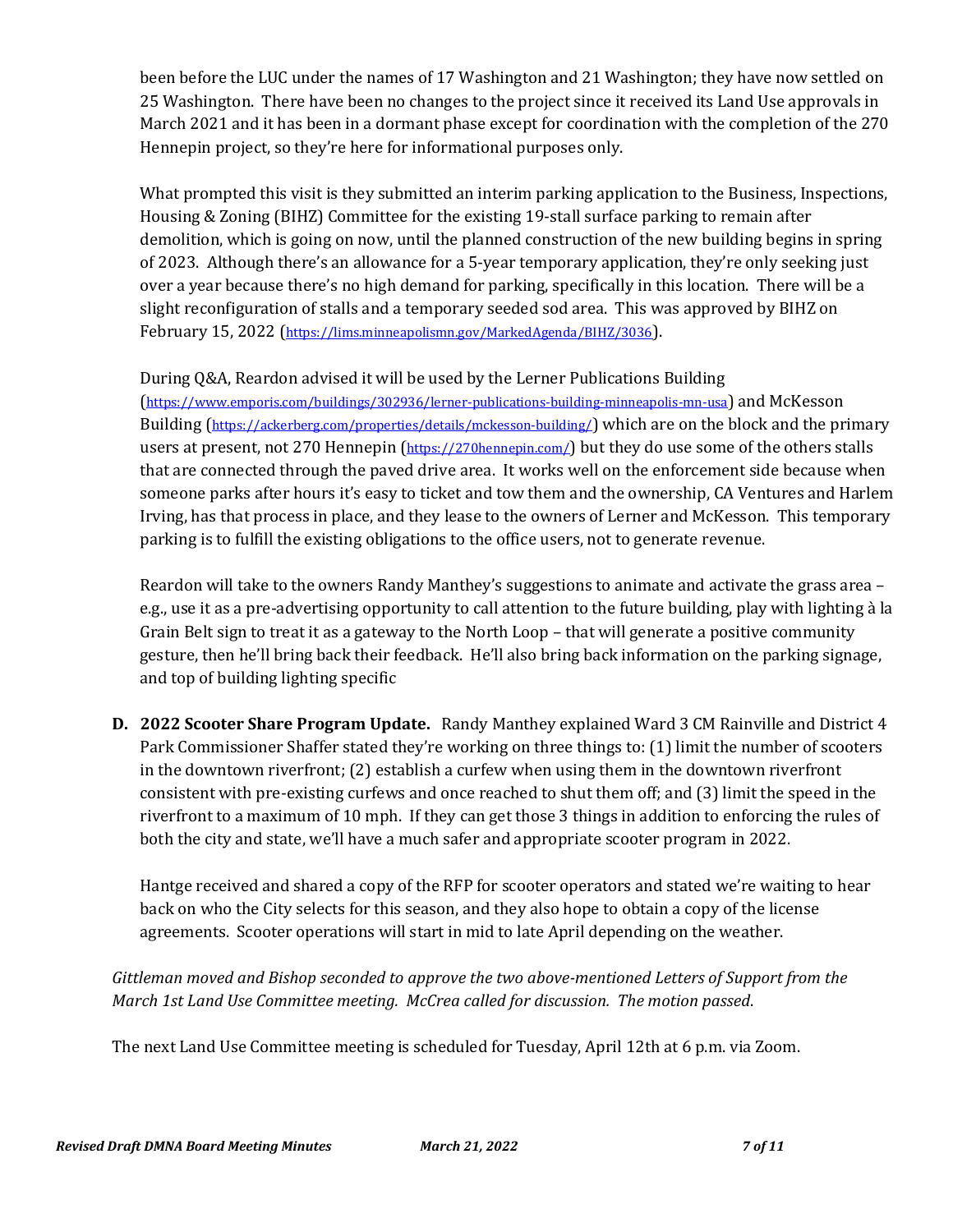### **VIII. President's Report**

**National Night Out.** Scheduled for Tuesday, August 2nd ([https://www.thedmna.org/event/dmna-2022-national](https://www.thedmna.org/event/dmna-2022-national-night-out-on-tuesday-august-2-at-the-commons/)[night-out-on-tuesday-august-2-at-the-commons/](https://www.thedmna.org/event/dmna-2022-national-night-out-on-tuesday-august-2-at-the-commons/)). This has become frustrating due to the lack of Civic Engagement leadership. Douglas Pearson has resigned as its Chair and from the Board of Directors because he recently took on a new position at work and doesn't have the time to commit to the organization right now, so we need to figure out what to do about this position. Hantge will review the Bylaws to determine what is permissible to fill Pearson's seat until the next annual meeting in October and she'll place the topic on the next Board meeting agenda.

### **IX. Ward 3 Update**

McCrea prefaced the update by asking for the top three priorities they want to accomplish in 2022 so that the DMNA can speak in the same voice and help facilitate through its organizational structure reaching them.

In the absence of Council Member Rainville who was still at the Planning Commission meeting (<https://lims.minneapolismn.gov/Board/MarkedAgenda/CPC/3104>), Policy Aide Ryan SanCartier discussed the following topics:

- **A.** Public safety is one of their primary focus, and they've gotten good reviews from 1st Precinct Inspector Bill Peterson about getting business owners and residents to the roll calls ([https://en.wikipedia.org/wiki/Roll\\_call\\_\(policing\)](https://en.wikipedia.org/wiki/Roll_call_(policing))), many of whom were amazed at the dirth of officers available. If interested in attending, just contact their office (<https://www.minneapolismn.gov/government/city-council/ward-3/contact-ward-3/>).
- **B.** Beginning in the first week of April they will resume normal in person office hours. To find out the locations, subscribe to their newsletter at [https://content.govdelivery.com/bulletins/gd/MPLS-](https://content.govdelivery.com/bulletins/gd/MPLS-311a2d6?wgt_ref=MPLS_WIDGET_71)[311a2d6?wgt\\_ref=MPLS\\_WIDGET\\_71](https://content.govdelivery.com/bulletins/gd/MPLS-311a2d6?wgt_ref=MPLS_WIDGET_71).
- **C.** Let him know if we want to have a regular public safety update by Inspector Peterson or Crime Prevention Specialist Renée Allen. McCrea advised he comes to the HOA meetings and if the DMNA were to reactivate a Public Safety Committee, Jim Bishop would be the person who would coordinate it. Hantge reassured SanCartier that Peterson is always responsive to her requests to provide updates whenever needed and she'll continue to contact him when the need arises.
- **D.** Regarding more community policing resources, he noted it's a problem in surrounding departments including in suburban and rural jurisdictions and despite being a larger jurisdiction, they don't pay as well and it's on Rainville's mind. No single solution in public safety will solve all the problems but hopefully multiple components can and get wins where they can right now, so it's a priority to look at legitimate money in the City's budget for real policing alternatives.
- **E.** The industrial spaces he's looking at are mixed-use production in Northeast which provides a lot of low barrier-entry, high-quality jobs, and a housing component for the artist community.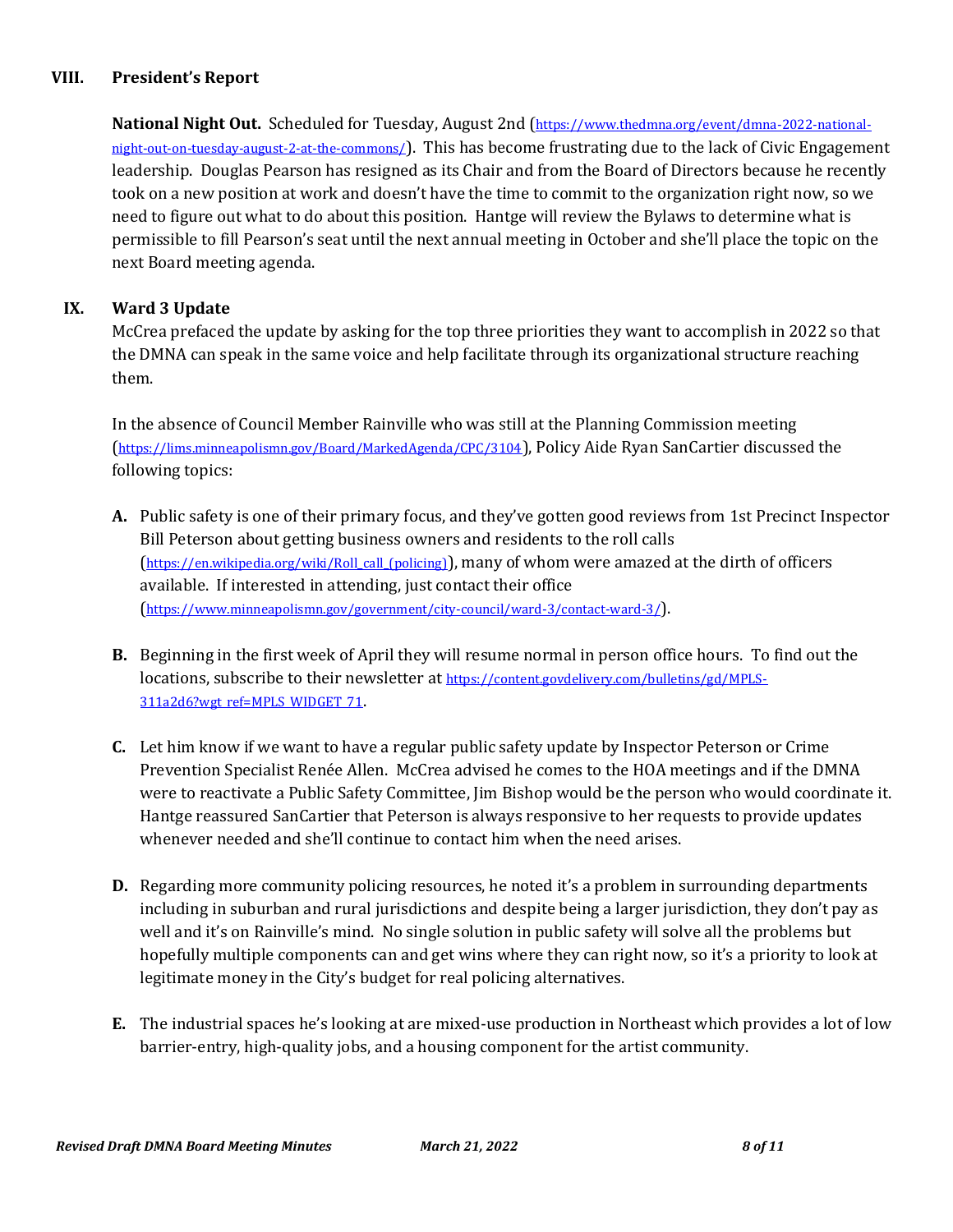- **F.** Regarding what the DMNA and its constituents can do to move Rainville's three priorities forward in 2022, he noted for:
	- **1.** Getting people to officer appreciation roll calls. *Rainville will continue to invite the community via newsletter and Facebook for as long as he can but they don't have a numbers goal yet as it's dependent on the level of interest*.
	- **2.** Formalizing the block clubs. *That's a budget item that they're going to figure out and they haven't begun talking to the Mayor's Office yet, and as the budget season picks up around August, he suggests we get a word to his office that it's something we support. There's also the Blueprint Approved Institute (<https://www2.minneapolismn.gov/business-services/doing-business-with-the-city/city-rfp-bids/bpia-rfa/>) that we can apply for*.

Hantge noted the BPAI is closed, we're not eligible, and we have the capacity within our neighborhood network to facilitate the establishment of block clubs. We could use NRP funds in our Crime and Safety Strategy, and Equitable Engagement Funds.

- **3.** Fundraising activity to staff the office at the Vicinity. This will be more of a private activity, not a CM's role, but it's still one of his priorities.
- **G.** Regarding the plan for 311 (<https://www.minneapolismn.gov/government/departments/311/>) which does not address behavioral ([https://www.minneapolismn.gov/government/programs-initiatives/community-safety/focus](https://www.minneapolismn.gov/government/programs-initiatives/community-safety/focus-areas/alternatives-police-response/behavioral-health-response-teams/)[areas/alternatives-police-response/behavioral-health-response-teams/](https://www.minneapolismn.gov/government/programs-initiatives/community-safety/focus-areas/alternatives-police-response/behavioral-health-response-teams/)) or safety issues but is more service oriented, he'll have to ask staff. Meanwhile, dial 911 when we require an immediate response, and use the 311 app for City services.

## **X. President's Report (Continued)**

**National Night Out.** McCrea advised there are many volunteers who are willing to perform specific tasks but there is currently no one to lead, including herself, so she sought suggestions for someone who could take on this role. Gittleman suggested putting this before the HOA Advisory Group.

## **XI. Committee Reports**

**A. Branding.** In Dianne Walsh's absence, McCrea advised she has been removing the scooter signage from the sidewalks because when wet they peeled and floated into the storm sewer, and those remaining are fading.

Manthey explained he was advised by the City that this was an inappropriate program for a neighborhood organization and they haven't provided support for its implementation, so going forward this committee won't be proceeding with this project.

**B. HOA Advisory Group.** In Dustin Sprouse's absence, McCrea reported the March 8th meeting (<https://www.thedmna.org/event/dmna-hoa-advisory-group-meeting-on-tuesday-march-8-at-530-p-m/>) was great. It took place in person at the Bridgewater Lofts with 21 HOA Presidents, and both Mayor Jacob Frey and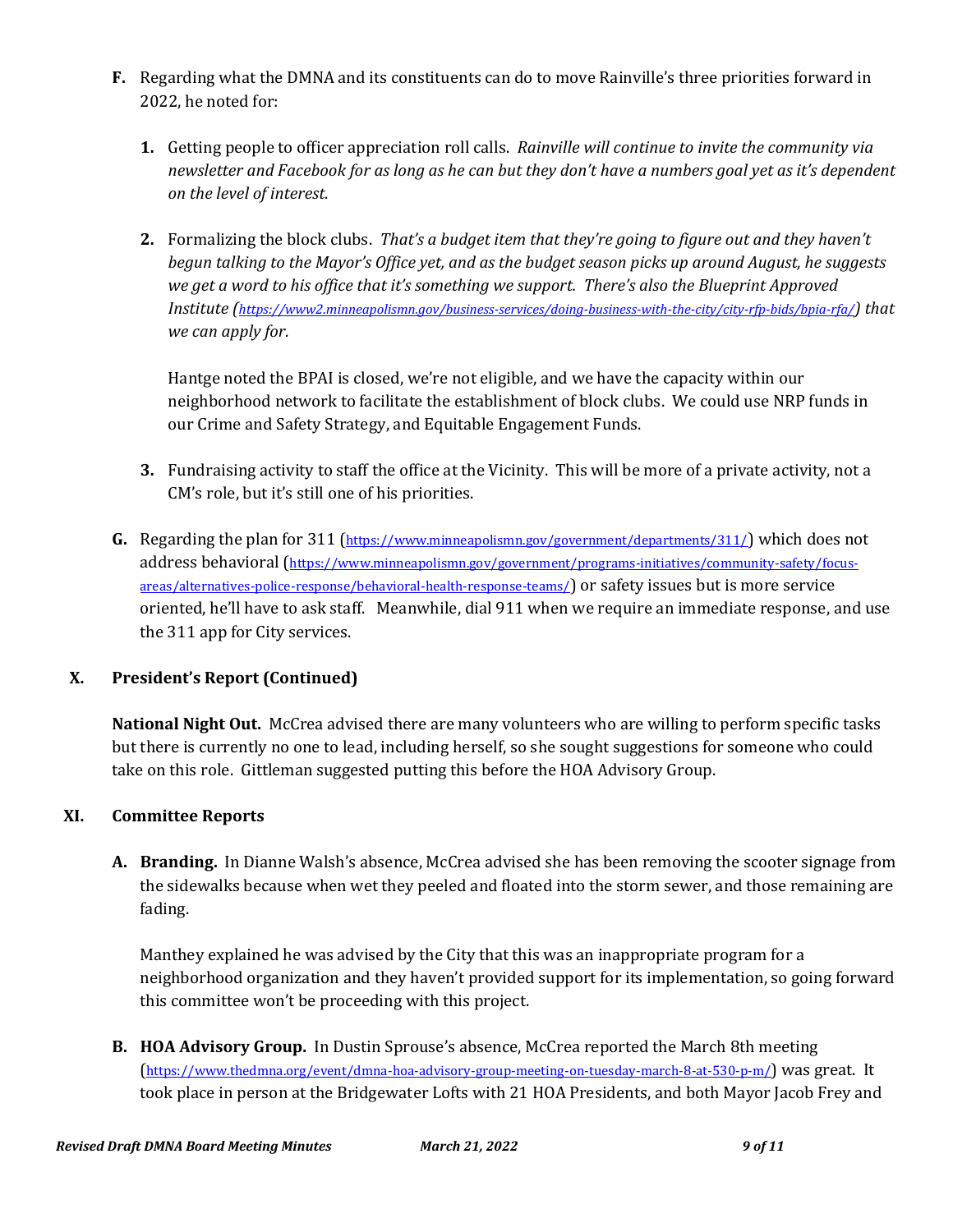Council Member Michael Rainville who spoke about their priorities especially around public safety. The plan is to meet monthly with every other meeting held via Zoom and those held in between will be in person to get more participation. The April 12th meeting will be via Zoom, and the meeting in May will be in person and likely to be held at The Carlyle Condominiums (<https://www.minneapolisluxurycondoliving.com/>). The Four Seasons Hotel has also volunteered to host and

include entertainment by Chef Gavin Kaysen ([https://press.fourseasons.com/minneapolis/hotel](https://press.fourseasons.com/minneapolis/hotel-news/2022/introducing-gavin-kaysen-restaurants/)[news/2022/introducing-gavin-kaysen-restaurants/](https://press.fourseasons.com/minneapolis/hotel-news/2022/introducing-gavin-kaysen-restaurants/)) and a tour.

## **XII. New / Old / Other Business**

- **A. Vacant Board Seat.** Hantge will review the Bylaws to determine what is permissible to fill Doug Pearson's seat until the next annual meeting in October and she'll place the topic on the next Board meeting agenda.
- **B. Use of Equitable Engagement Dollars for Street Outreach.** Having received an update from Shane Zahn at the January 24, 2022 Board meeting, Hantge will invite the Minneapolis Downtown Council– Downtown Improvement District leadership to provide an update and talk about their plans for the summer of 2022.

During the discussion, McCrea and Tamburino expressed the need to reinstate laws against loitering (<https://minnesota.cbslocal.com/2015/06/22/antiquated-lurking-loitering-laws-have-long-history-in-twin-cities/> and <https://www.minnpost.com/politics-policy/2015/06/why-repeal-minneapolis-lurking-and-spitting-laws-succeeded-time/>). Hantge noted the DMNA has at the most \$45,000 available that the MDC-DID can decide into which program it should go. Current action one can take for loitering can be found at <https://www.minneapolismn.gov/report-an-issue/loitering-and-suspicious-activity/>.

# **C. Use of NRP Dollars for Pianos on Parade**

Because Hantge advised Meghan Gustafson, Director of Events and Programming at the MDC, that the DMNA couldn't give \$10,000 as it has done in the past because under the new funds this program isn't viewed as an equity and inclusion strategy, she recommended redirecting a minimum of \$2,500 from NRP funds and she'll work with City staff to determine if that is workable.

*Gittleman moved and Tamburino seconded a motion to approve a \$2,500 contribution to the MDC's 2022 Pianos on Parade program. McCrea called for discussion. The motion passed.*

- **D. Scooter Share Program.** According to an email Manthey received from District 4 Park Board Commissioner Elizabeth Shaffer, she took the resolutions passed by the Board and is working with MPRB staff on specific implementation opportunities, i.e.: a geofence so scooter rides can't end after midnight; reducing the number of scooters that can be placed at both ends of the Stone Arch Bridge; limiting scooter speeds on all MPRB land at 10 mph. He thanked Hantge for distributing the draft license agreements; she'll continue to monitor until they become a working agreement. Working in tandem with CM Rainville, Commissioner Shaffer will ask for enforcement this summer.
- **E. Public Safety.** Bishop reported he continues to monitor what's going on in the North Loop. There's a Neighborhood Safety Block Club with 25 individuals who have shown interest and they're planning to